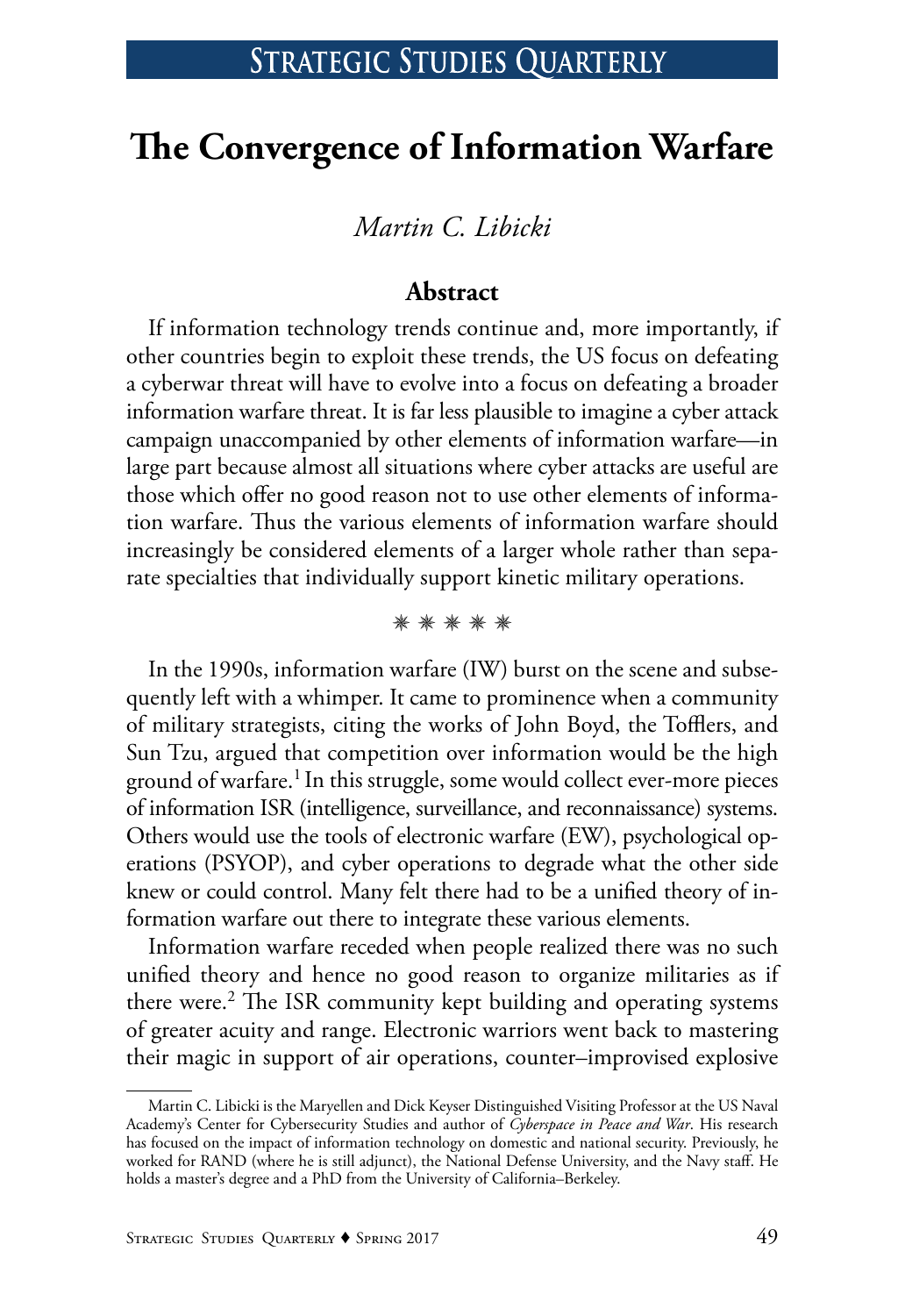devices, and other combat specialties. Psychological operators continued to refine the arts of persuasion and apply them to an increasing roster of disparate groups. Cyber warriors bounced through the space community before getting their own subunified command within which they could practice their craft. This refusal to coalesce happened for good reason. Although the *ends* of each of these separate activities—to gain the information advantage—were similar, the *means* by which these separate activities were carried out were very different. Expertise in sensors, emitters, content, and code (for ISR, EW, PSYOPs, and cyber operations, respectively) hardly resembled one another. Each called for different equipment and training; there was scant reason for them to be organized together.

However, given today's circumstances, in contrast to those that existed when information warfare was first mooted, the various elements of IW should now increasingly be considered elements of a larger whole rather than separate specialties that individually support kinetic military operations. This claim is supported by three emerging circumstances. First, the various elements can use many of the same techniques, starting with the subversion of computers, systems, and networks, to allow them to work. Second, as a partial result of the first circumstance, the strategic aspects of these elements are converging. This makes it more likely that in circumstances where one element of IW can be used, other elements can also be used. Hence, they can be used together. Third, as a partial result of the second circumstance, countries—notably Russia, but, to a lesser extent, North Korea, Iran, and China—are starting to combine IW elements, with each element used as part of a broader whole.

Taken together, these emerging circumstances create challenging implications for the future of US information warfare. Simply put: if information technology trends continue and, more importantly, if other countries begin to exploit these trends, then as a general rule, the US focus on defeating a cyberwar threat will have to evolve into a focus on defeating a broader IW threat. Perceptions of cyberwar will likely need rethinking. One could debate plausibility of a determined cyber attack campaign unaccompanied by physical violence and destruction. It is becoming far less plausible to imagine a cyber attack campaign unaccompanied by other elements of information warfare. Preparations to retain resilience and accelerate recovery after a cyber attack campaign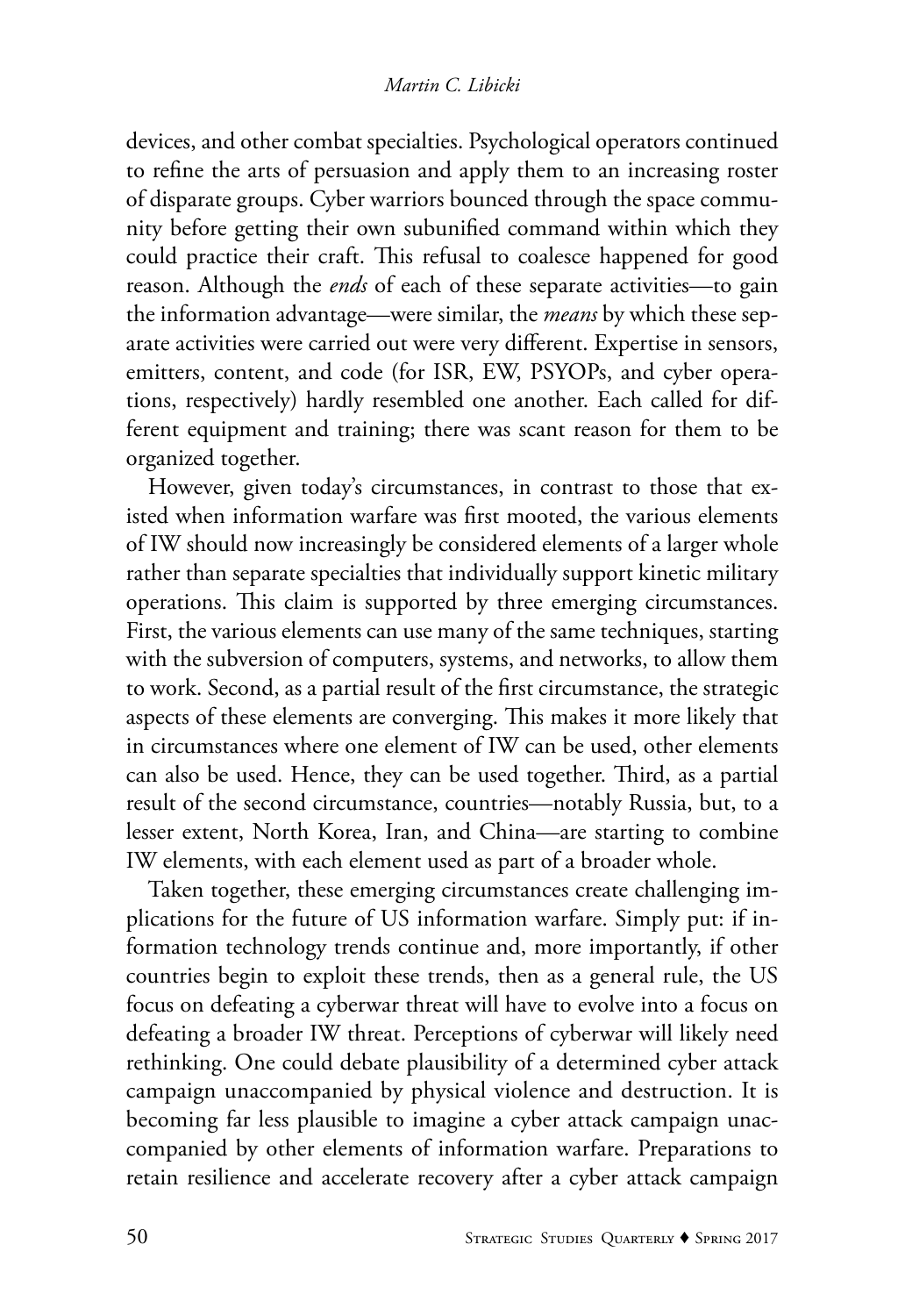would also do well to address the complications that could arise if other IW elements were used in conjunction with such cyber attacks.

### **Computer Subversion as Information Warfare**

Subversion can be the starting point for multiple IW elements. The point of subversion is to usurp the normal state in which systems do only what their owners want. Instead, they do things hackers want. In some cases hackers can get systems to react to inputs in unexpected ways, and in other cases such systems can execute an arbitrary set of commands provided by hackers.

Once hackers compromise a system they have many options. These days the most common is to collect information. When national intelligence agencies do this, it is called cyber espionage, a subset of intelligence collection. Whereas human intelligence takes place one person at a time, cyber espionage can take place millions of records at a time. A prime example is the Office of Personnel Management (OPM) hack—22 million personnel records were stolen. It showed how one side's voluminous data keeping can be another side's intelligence mother lode. It can be a lot easier to find those who collect information and steal from them than it is to collect the information afresh. The advantage of piggybacking can be applied to the many ways that individual data are generated, with the theft of information already ordered in databases (as with OPM) as the clearest case of leveraging the other side's work. Indeed, imagine what could be done with the Chinese database of political "creditworthiness."3 But there are other targets, notably the large compilations created via web transactions and surveillance systems.4 For overhead images, consider the burgeoning market for gyrocopters or other types of unmanned aerial vehicles; for ground imagery, there are cell phone snaps—which could wind up in an intelligence database by being donated, posted, offered, aggregated, and handed over—or simply stolen. If the Internet of Things evolves as it appears to be doing, homes could leak information from sources almost too many to keep track of.<sup>5</sup> Again, why collect what can be stolen?

In many cases, the purpose of stealing all the haystacks is to find the few needles of particular interest. But one can also make hay with such information. Once collected, data-mining techniques permit analyses and exquisite tailoring of such information.<sup>6</sup> The ability to build increasingly realistic simulations of individuals, indeed perhaps of most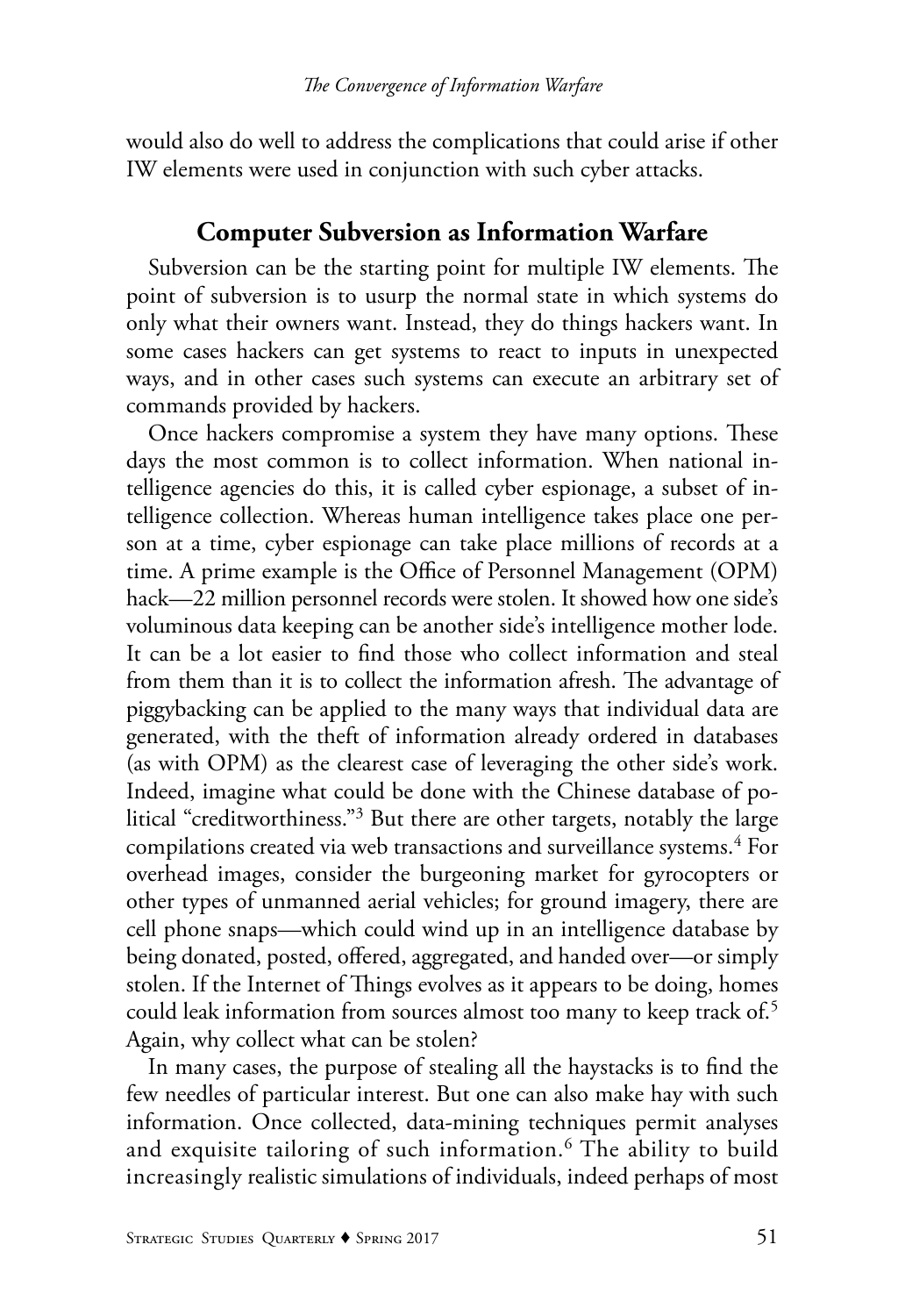of a population, could arise from integrating data streams with enormous cloud-based storage, powerful processing, and a dash of artificial intelligence. Such simulations may be used to test every individual's reaction to events (both virtual and real), advertising, political campaigns, and psychological operations and even to guess what might go viral through person-to-person interactions.

One way to use information on individuals gathered through a combination of ISR (albeit often third-party ISR) and cyber operations is through exquisite psychological operations, messages tailored to one person at a time. The trend to "micro-appeals" is already obvious in US domestic political campaigns and advertising.7 As long as psychological operators grasp the essentials of the cultures of those they wish to influence, there is every reason to believe that a data-mining campaign to characterize individuals precisely can help in crafting the message most likely to resonate with them. The messages do not have to convince (e.g., buy this, believe that); in a conflict context, their point may be to induce fear or at least anxiety and thus paralyze resistance one person at a time; tailoring messages to each person erodes the solidarity enjoyed by groups all facing the same threat. Doxing individuals—which is posting the results of hacking to embarrass or blacken their reputation through randomly found (as in the Ashley-Madison hack) or deliberately selected (as in the Democratic National Committee hack) information—is increasingly common.

Cyber operations can enhance PSYOPs in other ways. Devices and websites both can be infected to introduce users to propaganda that shows up in unexpected places or carries unexpected credentials. $^8$  Compromising systems can also aid psychological operations by directing people to sites they had not intended to go or to sites that falsely purport to be where they had intended to go. Similar techniques can and are being used to enhance the credibility and page rankings of favored sites. Spam-bots can be engineered to dominate online debates.<sup>9</sup> Troves of material stolen from political opponents can be seasoned with concocted documents with appropriate levels of verisimilitude.<sup>10</sup> Overall, the shift from more-curated mass media to less-curated Internet websites and uncurated social media permits outright falsehoods to spread much faster and farther.

Other harvests from compromised systems—notably the other side's are the classic ones of disruption, corruption, and, possibly, destruction.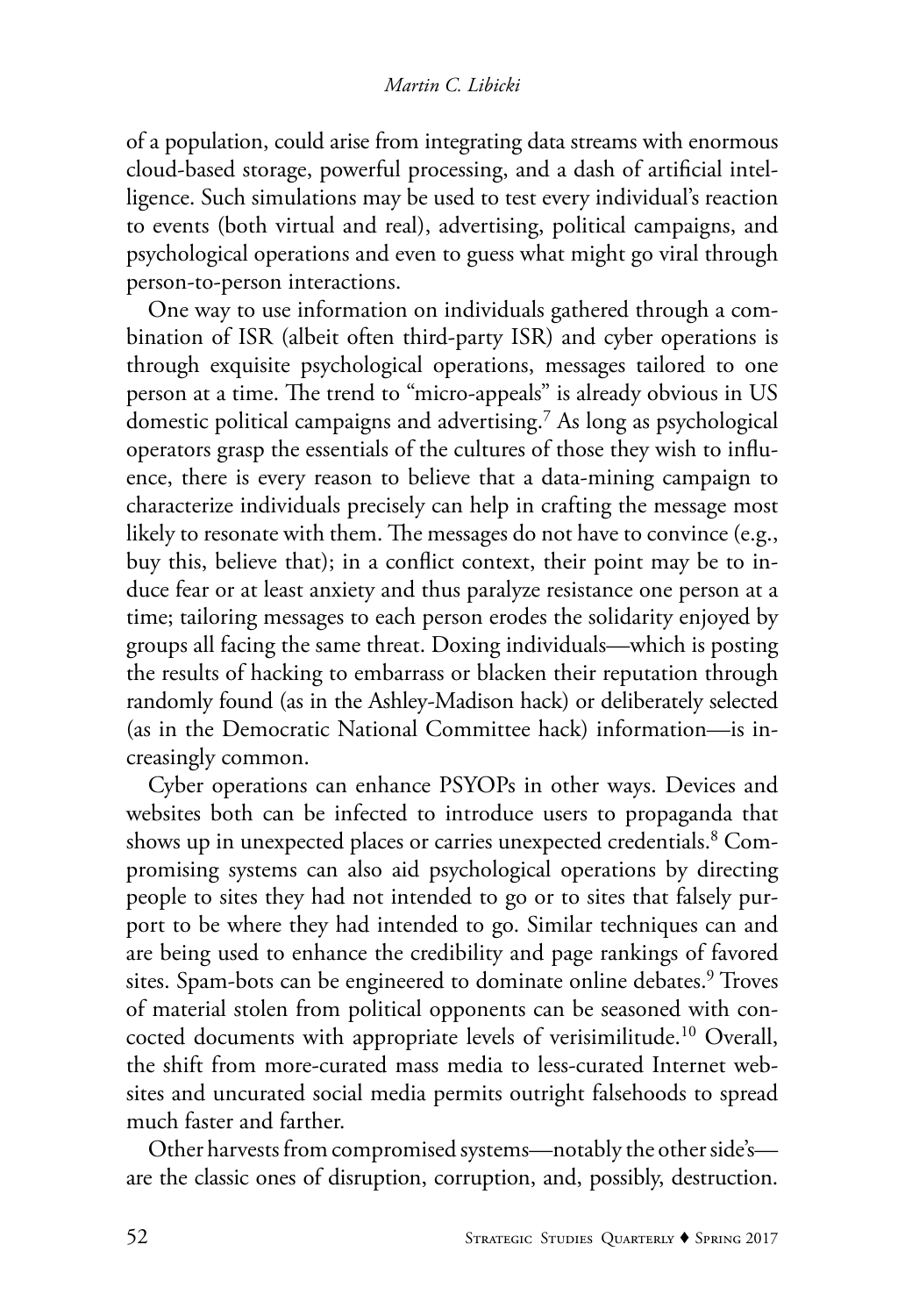Websites can be knocked offline when computers (and, one day, kitchen appliances?) of web users are converted into bots and herded into botnets. To date, the damage from all cyber attacks combined (as distinct from cyber espionage) has been modest, but it is an open question whether the threat will stay contained. Can increasingly sophisticated defenders withstand assaults from increasingly sophisticated attackers? How much will growing digitization and networking increase a country's attack surface?

The Internet of Things is another new playground for hackers, which could harm not only such things but also whatever they could come into contact with. To date, it has been difficult for hackers to hurt people and break things, in large part because the major industrial facilities, having seen others attacked through cyberspace, are taking information security more seriously. But most of the Internet of Things will be owned by people unable or unwilling to pay requisite attention to security; many of those who build these networked things seem to have ignored the security lessons that information system makers have painfully learned. Many of the things that are becoming networked (notably, cars and drones) are capable of causing serious harm to their owners and worse, third parties, if their controls are usurped. Even if wholesale chaos is unlikely, there will be new ways of heightening anxiety or targeting individuals from afar.<sup>11</sup>

To a partial extent, electronic warfare can also be carried out by controlling devices that emit radio-frequency (RF) energy. New forms of RF signals pervade homes and cities: Bluetooth, Wi-Fi, 5G, keyless entry systems, and Global Positioning System (GPS), to name a few. The coming Internet of Things is essentially an Internet of RF-connected items. If software-defined radios (those capable of broadcasting or receiving signals over an arbitrarily selected frequency) become ubiquitous, they could be hijacked to jam or spoof targets hitherto inaccessible using traditional EW boxes.12

In sum, systems compromise is becoming a core technique across all IW elements. It remains the key element of cyber attack. Cyber espionage itself is a growing element in ISR. Subverting sensors or the data repository allows harvesting of surveillance collected by others. Similar subversion can allow data collection at such high resolution as to permit individuals to be simulated; this knowledge permits PSYOPs to be optimized; compromising media creates new conduits for persuasion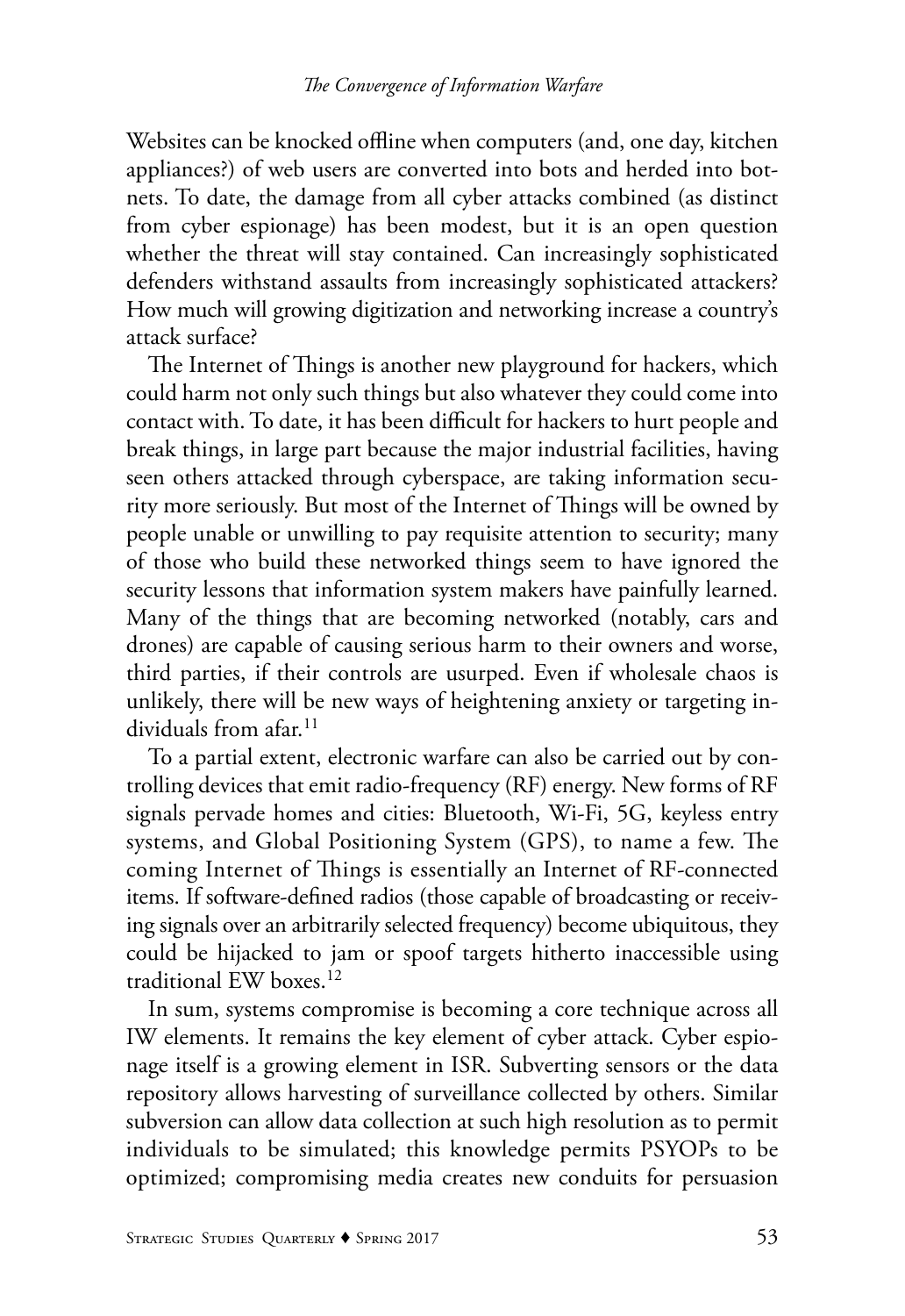or the manipulation of fear. Hijacking the Internet of Things can create new ways to create physical harm. Finally, some forms of EW can be carried out by subverting RF-transmitting devices. Opportunities abound.

### **IW in the Niche of Cyberwar**

The second basis for arguing that the various elements of information warfare should be considered parts of a greater whole results from four propositions. First, cyberspace operations differ in key respects from kinetic operations. Second, other elements of IW differ from kinetic operations in similar ways. Consequently, third, these various elements can all be used for operations where these characteristics are important or even essential (or where opposing characteristics make using kinetic operations impractical or unwise). And, fourth, for such operations, the use of IW elements should therefore be considered together rather than separately. Consider that the first two positive propositions now ground the last two propositions (what is versus what could or should be).

Several broad characteristics differentiate cyber from kinetic operations: the variance of their effects, their nonlethality, their ambiguity, and the persistence of the war-fighting community. Take each in turn.

Higher degrees of variance are more likely to characterize cyber attacks than kinetic attacks. Most cyber attacks cause temporary or at least reversible effects whose extent depends on the technical details of the target systems (many of which change in ways attackers cannot expect), the services such systems provide (often opaque to attackers), how such services are used (also opaque), and how quickly the attacked system can be restored (often unclear even to defenders, much less attackers). Outcomes can easily vary from expectations in such an environment. Even estimating battle damage assesment, not to mention collateral damage, can be unreliable particularly if defenders isolate an attacked system from the rest of the world to restore it. Because systems have to be penetrated before they are attacked, the timing of success in going after hard targets is often unpredictable (with Stuxnet, for instance, effects had to await some unknown person inserting a USB device into a computer inside the closed network).

Insofar as other IW operations start with compromising systems, they consequently would wait until those systems are sufficiently compromised; thus these IW operations can also start with large degrees of unpredictability. But even after this unpredictability is taken into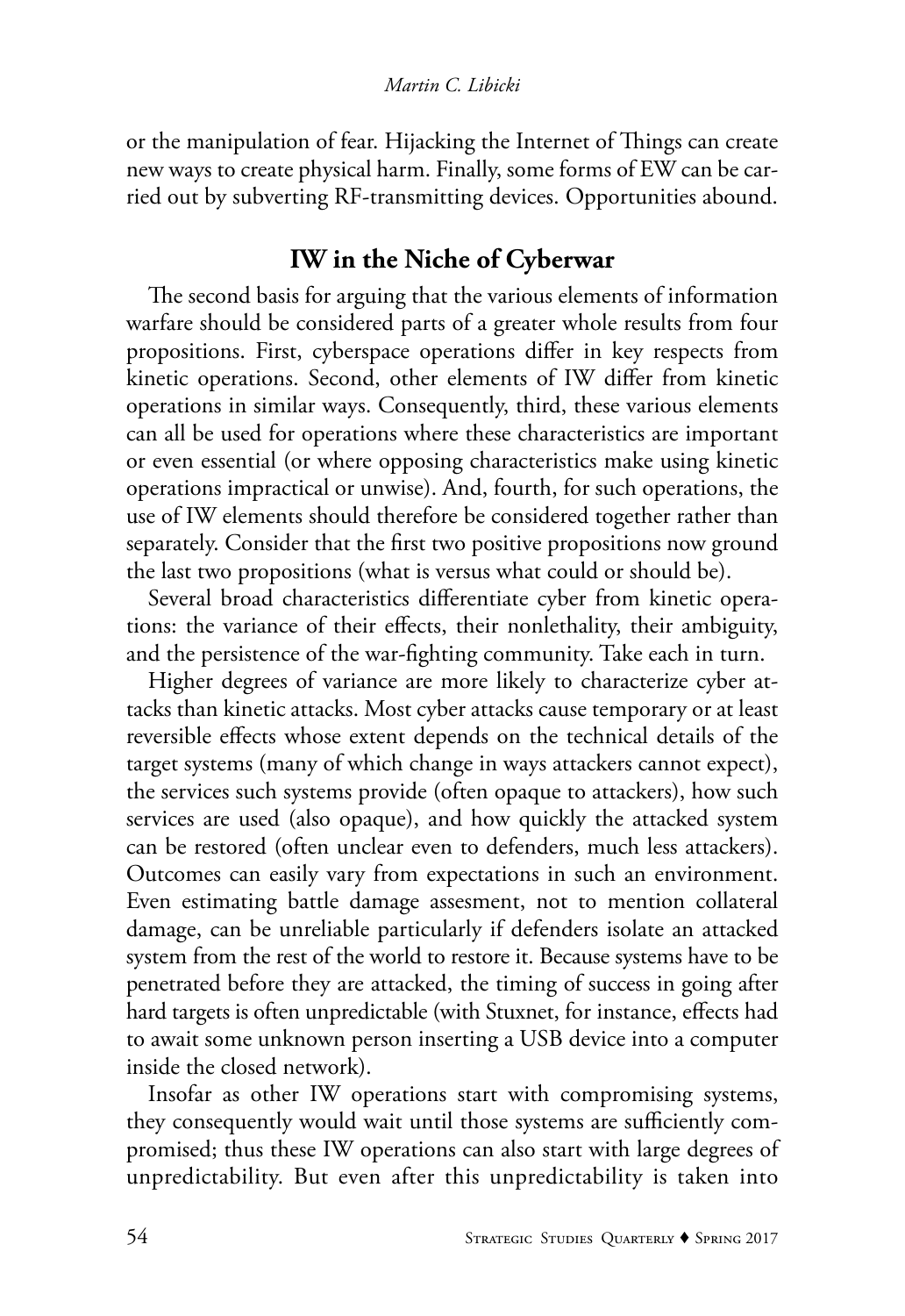account, the IW effects are, to a further extent, unpredictable. PSYOPs, for instance, entail persuasion in that one hears echoes of retail tycoon John Wanamaker: "Half the money I spend on advertising is wasted; the trouble is I don't know which half." Unpredictability is higher if leveraging social media rather than mass media, because the former depends on the willingness of those receiving the message to pass it on and thus have it go viral. Although EW and ISR have features that allow predictability, their ultimate effectiveness often depends on the tricks the other side has or lacks: do war fighters know what frequency-protection measures are being used; will spoofing be successful or will the other side see through some tricks; how well does the other side camouflage itself, hide itself, or use denial and deception techniques? Even if one side sees what it sees (or thinks it sees) it can only guess at what it cannot see.

One obviously different effect is the general nonlethality of information operations vis-à-vis kinetic operations. Rarely do cyber attacks in particular or other IW techniques in general create casualties. After nearly a quarter-century of alarm over the lethality of cyber attacks, no one has yet been hurt in a cyber attack, and there are only two known occasions of serious physical destruction (Stuxnet and a blast furnace in Germany).<sup>13</sup> EW is even more benign (electronics can be fried, but this generally requires either close range or nuclear effects). This has several implications. IW can rarely disarm (even if it can temporarily disable equipment or at least discourage its use) or make others realistically fear for their lives. It can be used in circumstances where causing casualties may yield condemnation or beget an overreaction.

Ambiguity entails doubt over who is doing what and for what purpose. Cyberspace operations unfold in a dense fog of ambiguity (even as certain fogs that have bedeviled kinetic operations are lifting). In the wake of a cyber attack, although context may provide a strong clue of who did what, attribution can be a problem if and when attackers take pains to mask their involvement. Adding ambiguity to IW means that the global reach of the Internet widens the number of potential attackers because small states and nonstate actors can threaten large ones. It does not take a large state apparatus to hack computers or devices, exploit borrowed ISR, or generate propaganda—although it does take clever people to do this well. Countries can use IW elements to harass countries they cannot hope to touch in traditional kinetic ways—as long as they aim for societal effects rather than those requiring kinetic follow-up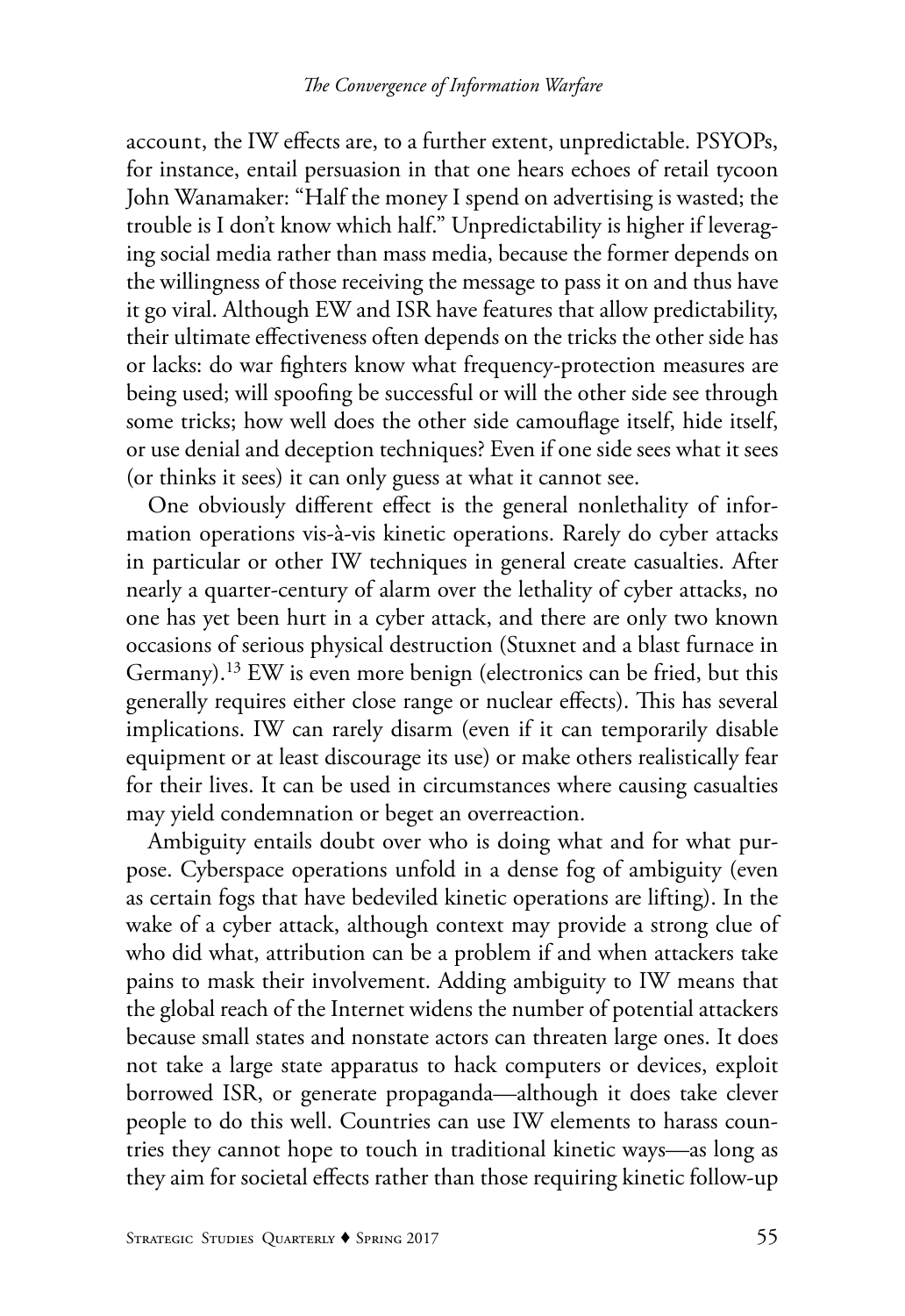(e.g., that would exploit the other side's confusion when its information turns to mush).

In some cases even the effects may be less than obvious (e.g., a subtle intermittent corruption of data), particularly if the attack is halted midway. Discovering a penetration into a system does not indicate whether its purpose was to spy on or to interfere with a system and, if the latter, when the system would go awry—if the penetration is discovered, which often takes months or years if it takes place at all. Thus intentions cannot always be inferred from actions, and indications and warnings have yet to be terribly useful<sup>14</sup>; there are, for example, few if any steps that must precede a cyber attack by x hours and whose discovery can be used to predict when a cyber attack is coming. Inasmuch as cyber attack techniques are unlikely to work if their particulars are exposed, these particulars are deep secrets. No one really knows what others can do in cyberspace. Few show what they themselves can do; past attacks may be demonstrative but not necessarily repeatable—hence they are better indicators of what was rather than what will be.

Other IW elements would be colored by such ambiguity if they worked by first subverting systems. To the extent that the source of such subversion was not obvious, then neither would be the identification of what element of information warfare (e.g., surveillance, messaging, manipulating RF emissions) was the purpose. Similarly, to the extent that the purpose of such subversion was not obvious, it complicates drawing inferences once such subversion is discovered.

But again, many information warfare elements would have ambiguous features even if carried out through non-cyber means. It can be hard to locate the source of a transmitter that moves and broadcasts infrequently. People often do not know they are under surveillance or even if they do, from where and using what means. And even if these are known, the use to which such information is put can be little better than a guess. The origins of a meme or a rumor circulating within social media can be easily obscured. The ultimate target of surveillance, emission, or disinformation may not be the proximate one.

Finally, information warriors—notably cyber warriors—may persist longer than their kinetic counterparts because they work as small units or even individuals without expensive, bulky, or otherwise telltale equipment. Information warriors rarely need be in harm's way nor need their operations have any obvious signature that distinguishes them from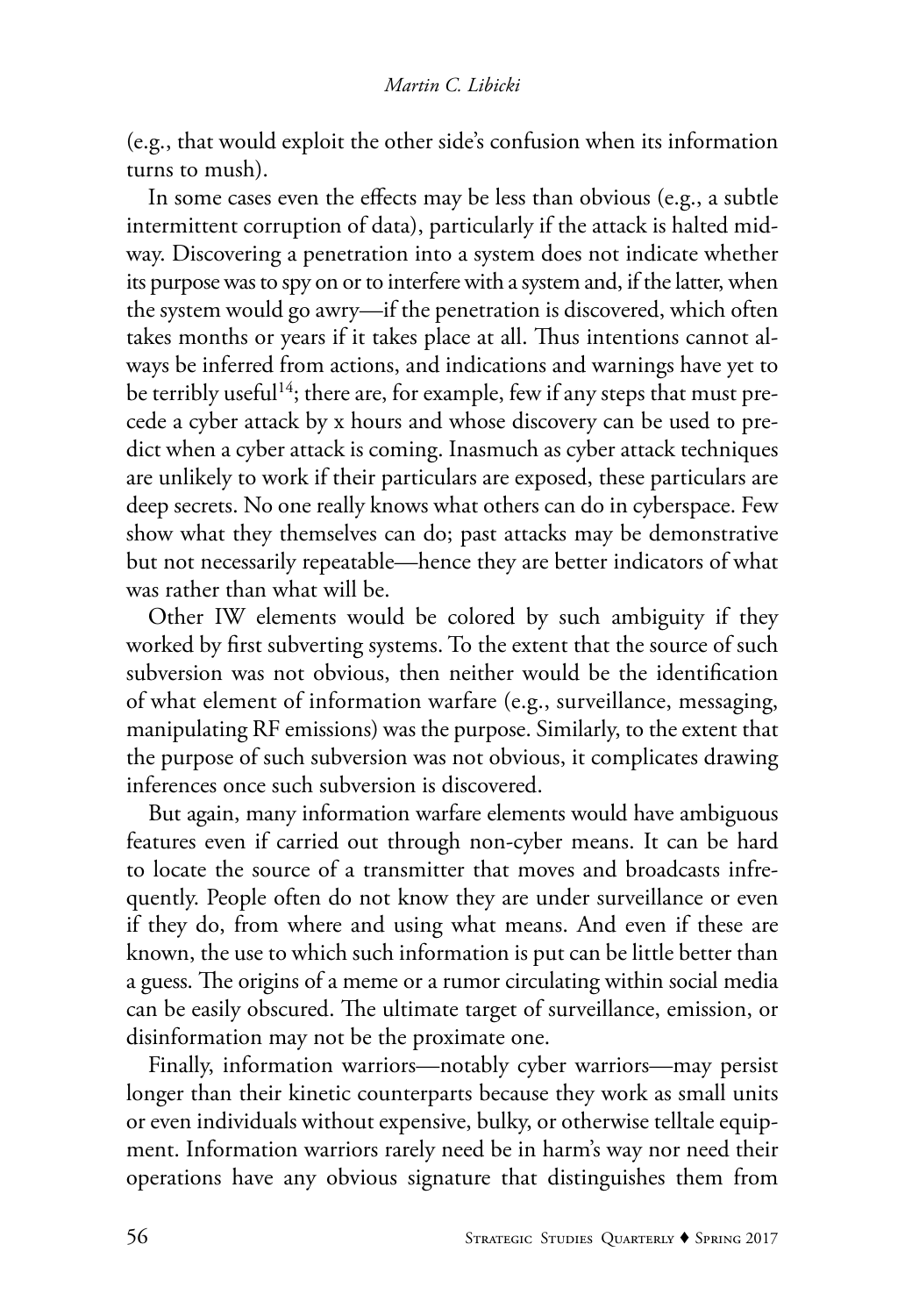civilians. Their ability to generate instant worldwide effects from anywhere gives them plenty of places to hide in relative safety. Thus it is hard to put them out of commission by attacks (and certainly not by cyber attacks). Because hacking looks like typing it can escape casual oversight. Because their efforts need little specialized equipment, hackers may even survive their country's demise. This latter characteristic does not extend to forms of IW that use expensive organic assets like aircraftmounted jamming pods, surveillance satellites, or mass media outlets. But a force that can no longer count on such assets may be able to leverage subverted systems to make up some of what these assets supplied. Such a force can persist in fighting even if dispersed.

# **Implications of Variance, Nonlethality, Ambiguity, and Persistence**

These characteristics of information war shape how countries might want to use (and not use) information warfare. Take each characteristic in turn.

*Variance* complicates the use of IW elements to support modern kinetic combat or various forms of irregular warfare, all of which represent a highly complex and synchronized affair dependent on the careful integration of effects. On such battlefields, IW is used almost entirely in support of kinetic operations. Although militaries favor efforts with high degrees of effectiveness, many, perhaps most, military operations are predicated on the finite and bounded success of discrete, well-defined support efforts (e.g., radars are jammed to permit aircraft to reach a target and return home safely). While exceeding objectives is nice, it is usually not worth the risk of *not* meeting objectives. So although IW elements may be included in operational plans, they are more likely to be nice-to-have but not need-to-have tools—apart from traditional and more predictable (i.e., measurable and discrete) aspects of EW or ISR. Conversely, unpredictability matters less if IW is the main event where the point is to achieve an agglomeration of effects so that overachievement in one endeavor can compensate for underachievement in another, particularly if done to support strategic narratives that shape decisions or actions. There is a big difference between (1) needing A to work in order that B would work and (2) knowing that if A and B both work they reinforce the message that each other is sending. Arguably, cumulative rather than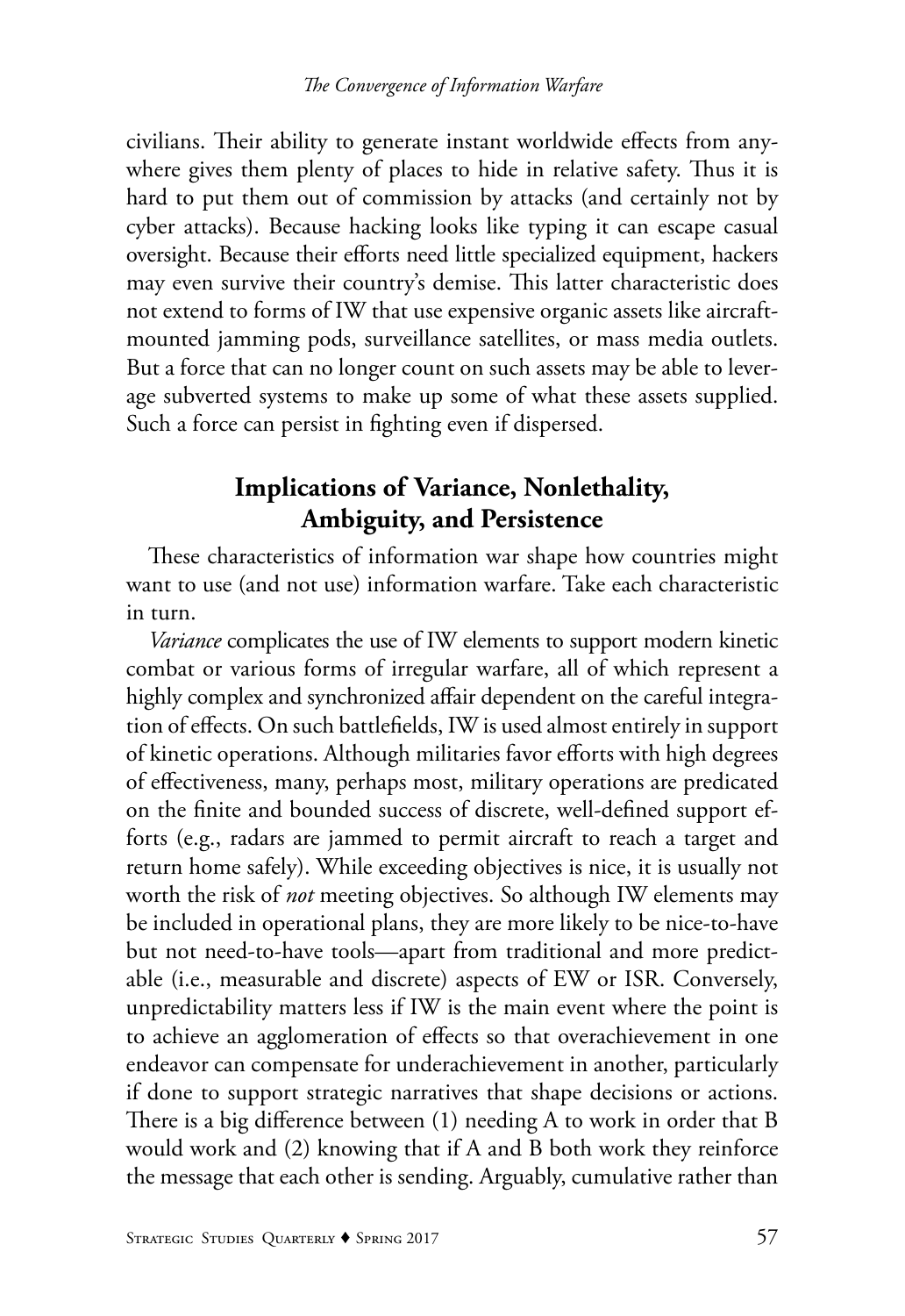coordinated effects are what better characterize the use of IW against societies in comparison to its use against militaries.

In any event, civilian targets are softer targets for IW than are their military counterparts. Civilian systems are less well protected and are more often exposed to outside networks. Civilians rarely practice operational security. Security is still an afterthought for the Internet of Things. Civilian RF signals rarely use antijamming or antispoofing techniques. Civilians themselves are often softer targets than war fighters, who are trained to be inured to most IW. So IW is likely to have a different target than kinetic warfare.

Nonlethality and ambiguity, for their part, may be exploited to modulate the risk of reprisals—notably, violent reprisals—for having carried out information operations. Information warriors may well doubt that target countries will mount a kinetic response, which can break things and kill people, to an IW campaign that does neither. Indeed, it is unclear whether countries would mount a kinetic response to an information warfare campaign that happens to wreak some damage and hurts a few people. Similarly, there is little precedent for responding to propaganda with force.

If the target cannot be sure who is causing its suffering it may have to forego both disarming and deterring the attacker. Even if the target later concludes that it knows who is doing what or at least cannot afford to remain passive (doubts notwithstanding), it may not be able to do so easily. Having accepted continued harassment as the new normal puts the onus on the defender to risk escalation to end harassment; it has to shift from deterrence to the much harder art of compulsion.

Nevertheless, an IW campaign that wants to avoid triggering a violent reaction from the target requires knowing where the latter's thresholds lie<sup>15</sup>—and it may have little better than a guess to work with. The true threshold will depend on personalities, politics, and foreign pressure. Injury may be, alternatively, likened to a boiling frog (leading to underreaction) or the straw that broke the camel's back (leading to an unexpected reaction). An attack that passes notice may be only subtly different from one that excites retaliation. The target state may deem something put at risk to be more sensitive than outsiders realize even as it assumes that its own sensitivities are known and understood by others. The threshold may also vary by information war element. Cyberwar can levy large costs (it may take \$1 billion to replace South Korea's national identification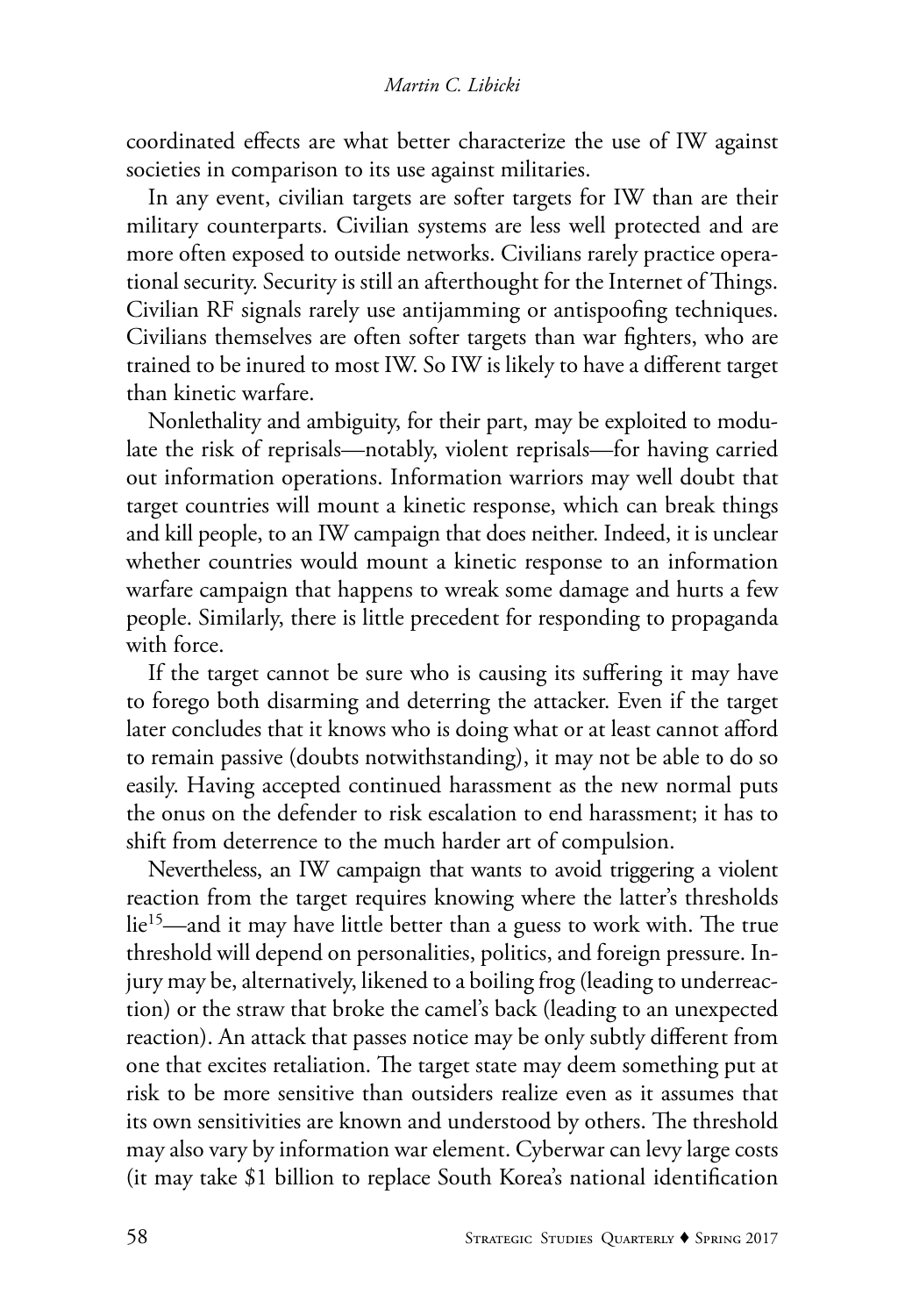system<sup>16</sup>) without anything actually breaking. Broad foreign surveillance can be scary without much cost in life and property, but it can also be shrugged off. EW, however, can interfere with transportation operations by making them unsafe, but if there is damage, fingers may point to those who choose to operate in the face of risks.<sup>17</sup>

These days, countries appear to be mindful that there are limits. Although Russia took territory, tried to interfere with Ukrainian elections, and disrupted Ukraine's parliamentary sites with a distributed denialof-service (DDOS) attack, it has refrained from all-out cyber attack or EW against civilian targets and is not trying to foment disorder in core Ukrainian areas, which may now be out of reach for Russia. It probably does not want Ukraine to feel under existential threat unless and until Ukraine reacts forcefully to Russian incursions.

Persistence means that IW can be hard to disable even as kinetic forces are being targeted for destruction. Much as ambiguity makes it hard to figure out if information warfare has started, persistence means that the end itself may not be declared unless someone concedes and perhaps not even then—persistence can be a two-edged sword for a country that turns such tools on but cannot credibly promise to turn them off. President Kennedy's phrase "a long twilight struggle" may become apropos when discussing information warfare.<sup>18</sup> Indeed, were the Cold War to have taken place in the modern era, its day-to-day activities may well have included many such elements.

In many ways, we have already seen this kind of war before: terrorism combines high levels of variance (many would-be terrorist attempts fail or are thwarted), modest levels of lethality compared to historic kinetic warfare, ambiguity (particularly as regards state sponsorship), and persistence. If terrorism remains the "propaganda of the deed" (as anarchists argued in the nineteenth century), then its link to IW is clearer. Because full-fledged IW requires, as a target, a well-digitized society, one might view it as terrorism against the rich.

## **Commingling IW Elements**

The third reason to take the convergence of IW seriously is because the Russians and others are doing so in theory and in practice (i.e., Ukraine). Russia's "hybrid warfare" campaign features an admixture of specialized units (*speznats* and artillery), logistical support of local insurgents—and copious amounts of IW. The latter has included DDOS attacks on Ukrainian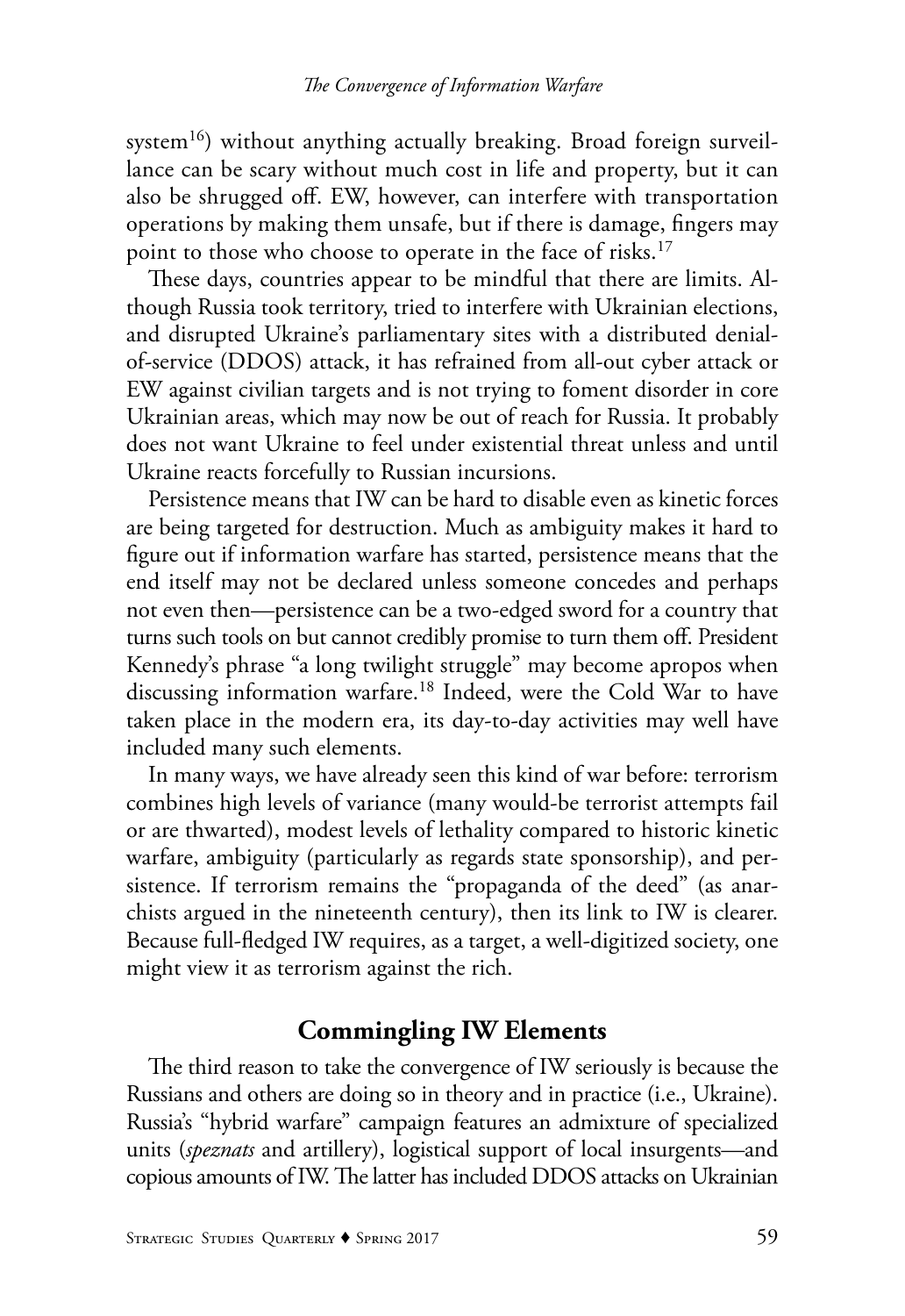sites, an attack on Ukraine's power grid, near-successful attempts to corrupt Ukrainian election reporting, heavy electronic warfare in combat areas, the severing of electronic links between Ukraine and Crimea, the physical destruction of communications links, and heavy amounts of propaganda directed at Russian-speaking Ukrainians among others.19 Russian cyber espionage against Western targets appears to have grown; they are certainly being detected more often. Examples include NATO and the unclassified e-mail systems of the White House, the US State Department, the Joint Chiefs of Staff, the Democratic National Committee, and the German Parliament.

Russian theory underlies its practice. As security specialist Keir Giles has observed, "the Russian definition [is] all-encompassing, and not limited to wartime . . . [and] much broader than simply sowing lies and denial, for instance maintaining that Russian troops and equipment are not where they plainly are. Instead, Russian state and non-state actors have exploited history, culture, language, nationalism and more to carry out cyber-enhanced disinformation campaigns with much wider objectives."20 Others note that, "Cyberspace is a primary theater of Russia's asymmetrical activity . . . because . . . [it] offers a way to easily combine fighting arenas, including espionage, information operations, and conventional combat, and to do so behind a curtain of plausible deniability."21 Russian military doctrine argues, "military dangers and threats have gradually shifted into the information space and internal sphere of the Russian Federation . . . [requiring military forces to] create conditions, that will reduce the risks that information and communication technologies will be used [by others] to achieve military-political goals  $\dots$ ."22 Russia expert Dmitry Adamsky argues, "It is difficult to overemphasize the role that Russian official doctrine attributes to . . . informational struggle in modern conflicts . . . [which] comprises both technological and psychological components designed to manipulate the adversary's picture of reality, misinform it, and . . . forces the adversary to act according to a false picture of reality in a predictable way. . . . Moralpsychological suppression and manipulation of social consciousness aim to make the population cease resistance, even supporting the attacker, due to . . . disillusionment and discontent."23

Similar beliefs may motivate North Korea, which has carried out cyber attacks against South Korea, notably its banks, media companies, and national identification system. It also engages in intermittent electronic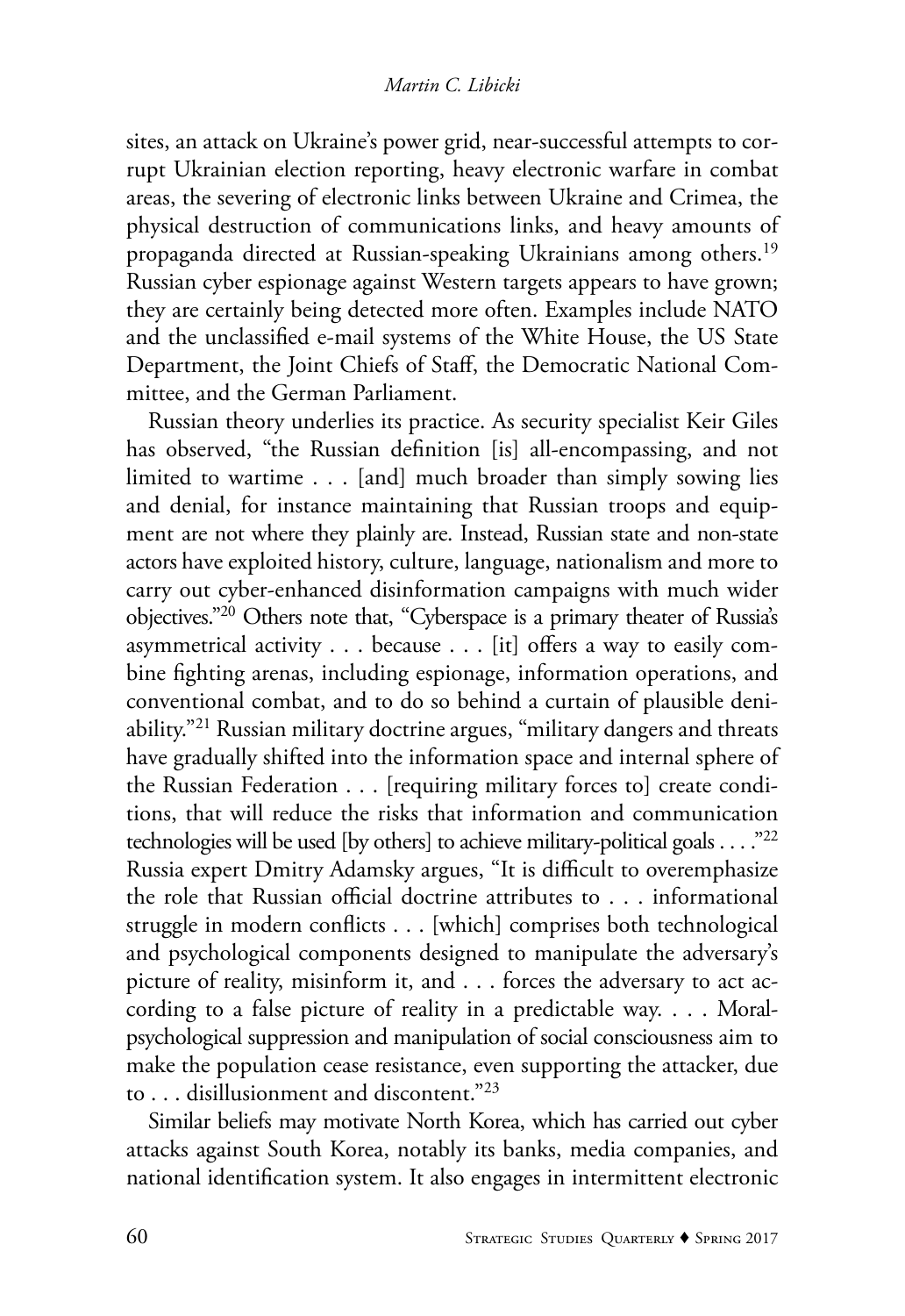warfare (GPS jamming directed at passing aircraft<sup>24</sup>) and directs propaganda south (which the South Korean government takes seriously enough to censor). China for its part has pressed on with a more tactical approach to IW; in late 2015 it merged its integrated network electronic warfare activities with its space and ISR activities.

Russians and to a lesser extent others believe that IW should be approached holistically for two reasons. First, IW should not be dismissed out of hand—and Russia seems satisfied that it worked in Ukraine. Second, to the extent that the United States has to contend with Russian operations, it helps to grasp how IW elements fit together.

### **The Future of US Information Warfare**

Given the trends and convergence of information warfare, how might the United States exploit these trends? On the face of it, no country is better positioned to carry out information war. US skills at cyberwar have no equal. US institutions lead the world in the commercialized arts of persuasion, and the collection and analysis of personal information for commercial and political purposes have proceeded farther in the United States than anywhere else. No country is more advanced in digitizing and networking things. US expertise in systems integration is unchallenged. But figuring out how to effectively harass another country's citizens one at a time does not seem like an urgent or important, much less permissible, US national security problem to solve.

Nevertheless, because other countries are interested in figuring out how to combine these elements of information warfare into a unified whole, the United States ought to understand how to do so itself. First, there may be useful techniques learned even if the larger idea is unacceptable. Second, even though the prospect of operating a harassment campaign based on IW is unpalatable, one cannot rule out occasions in which the only way to stop others from doing so (short of armed conflict) may be a credible offensive capability. Third, just as the Defense Advanced Research Projects Agency was established shortly after *Sputnik*  launched for the purposes of preventing surprise—and then went ahead to develop technology that surprised others—dabbling in the arts of IW could help prevent external developments from surprising the United States.

If the United States were to embed cyber operations within a broader context of IW, then the mission and organization of US Cyber Command would have to change. Today it boggles the mind to ask an organization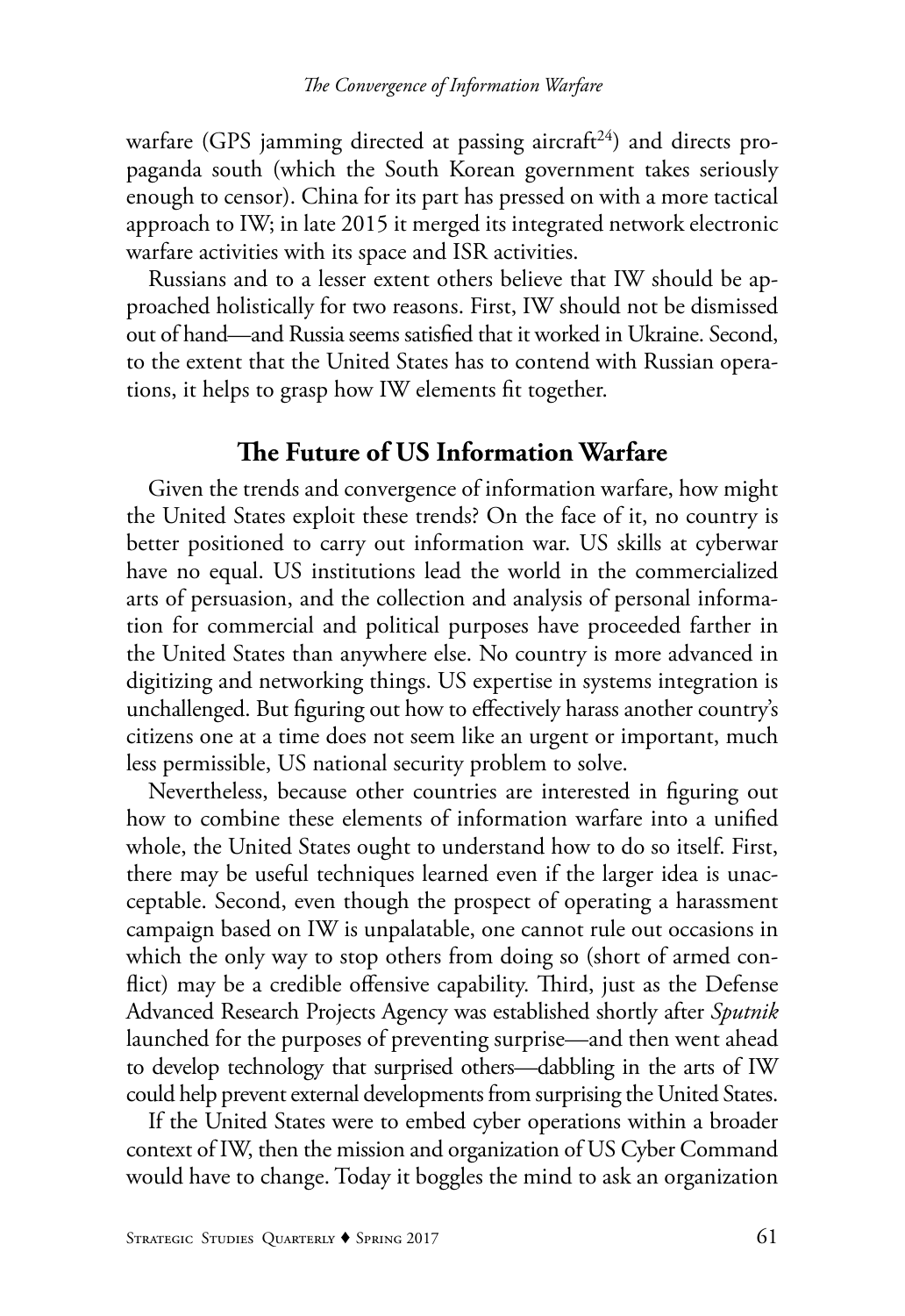(deservedly) wrapped in great secrecy to take the lead for influence operations, which are ineluctably public. But in time, the choice to overlook the psychological effects of cyber operations or the potential synergy between psychological operations and cyber operations would make just as little sense.<sup>25</sup> Serious thought may be needed on how to build an information warfare authority, whether housed under one organization or achieved through intense coordination among the various communities: cyber warriors, cyber intelligence collectors, electronic warriors, psychological operators, and, in some cases, special operators.

Perceptions of cyberwar might also need rethinking. One could debate the plausibility of a determined cyber attack campaign unaccompanied by violence. However, it is harder to imagine a cyber attack campaign unaccompanied by other elements of information warfare, in large part because almost all situations where cyber attacks are useful are also those which offer no good reason not to use other elements of IW. For instance, if another country is trying to exhaust US will by conducting cyber attacks on information systems that underlie US commerce, they would not necessarily try to blow up trucks. Rather, cyber attacks that compromise trucks, to reduce confidence in their safe operation, are more plausible, if achievable. It is also quite likely that in a systematic campaign, attackers would try to jam GPS or override satellite uplinks, using cyber espionage to create the impression that they are watching Americans and are prepared to dox particular individuals, or letting a thousand trolls bloom to create a news environment that would pit Americans against each other. The latter activities have attributes of nonlethality, unpredictability, ambiguity, and persistence that allow them to fit the strategic niche occupied by cyber attacks. Preparations to retain resilience and accelerate recovery after a cyber attack campaign would also do well to address the complications that could arise if other elements of IW were used in conjunction with cyber attacks.

Against such a campaign how should countries respond? The terms war and warfare suggest a military response, and one cannot completely rule out circumstances in which the only way to reduce suffering from an IW campaign to within reasonable levels is to threaten force. But many characteristics of IW—nonlethality, ambiguity, and persistence suggest using the same mind-set, tools, and rules used against crime. Much crime fighting involves changing the environment. The moral environment affects an individual's propensity to join a fight; it includes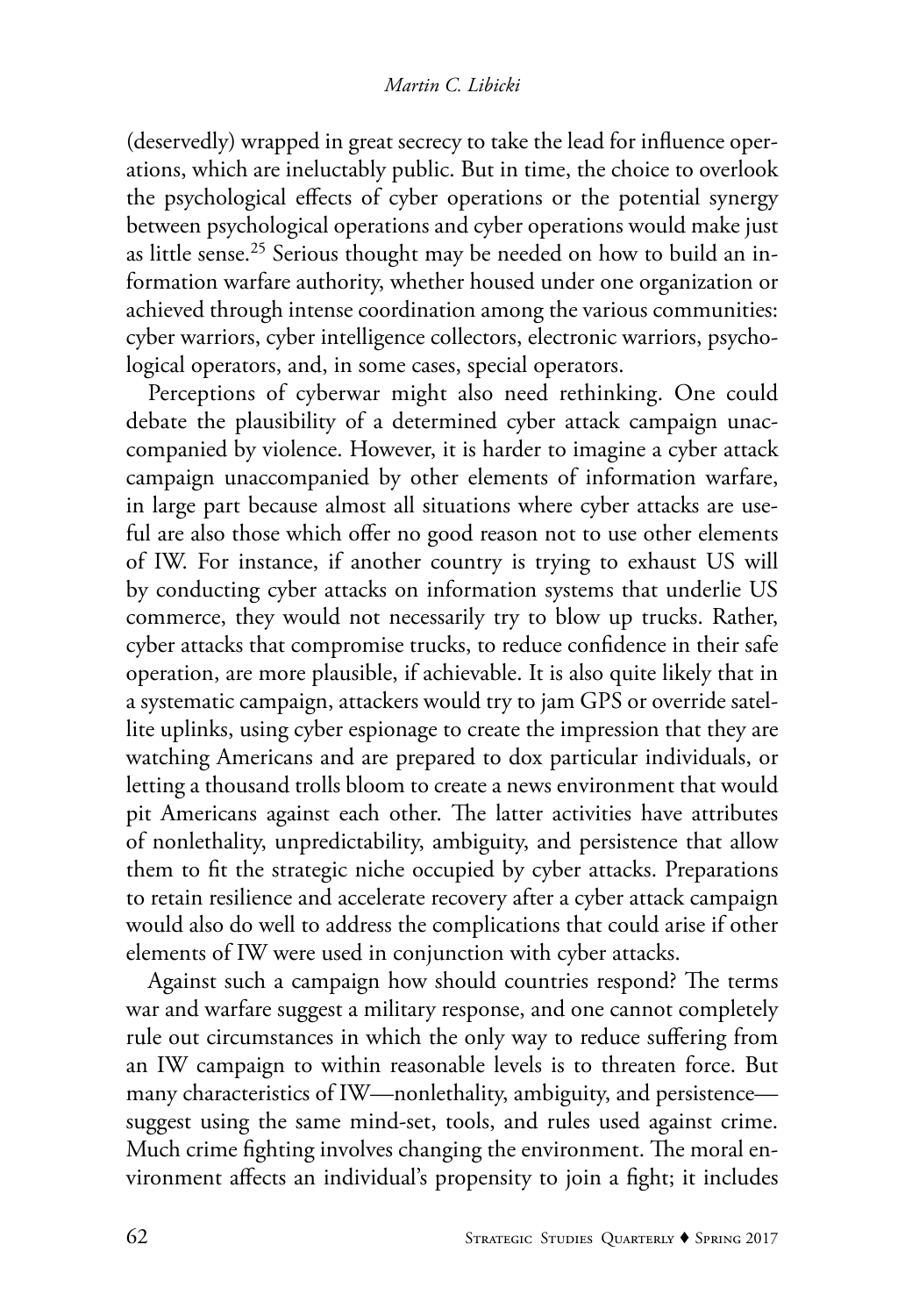ethical norms and the social influences that arise when communities alternatively applaud, excuse, or shun criminals. The physical environment can also be changed. Cyber attacks can be countered by cybersecurity standards, air-gapping (e.g., isolating controls from the grid), and information sharing (making it as mandatory as accident investigations). EW threats may be mitigated through spectrum and transmission-device controls (which make it easier to identify attacking devices). ISR exploitation may be frustrated by policies such as restricting unmanned aerial vehicles, surveillance cameras, data collection, and data retention (so that there is less data to steal). Ultimately it has been the evolution of the information economy that has provided the means by which hostile others can run a pervasive harassment campaign. There is little evidence that others have been willing to invest enough time and trouble to make a comprehensive campaign work and no evidence yet that such a campaign could work, in the sense of shifting the balance of power among various actors. But it would not hurt to ask to what extent the collection and connection of personal information in modern economies provide more raw material than they should for someone else's hostile IW campaign.

Even if defeating information warfare through conventional war is unrealistic, the prospect of managing it down to tolerable levels need not be. Treating IW like crime rather than state acts shows a refusal to accept it as "acceptable" behavior but does not signal a commitment to violence as an appropriate response. Such a strategy requires a narrative that calls on the public for both less and more: less in that conscious mobilization is deliberately eschewed and more in that managing such a conflict may require fundamental and lasting changes in how people go about their daily lives. **SSOL** 

#### **Notes**

1. John Boyd's briefing "Winning and Losing" exists only in summary form. For more on his work, see, for instance, Frans Osinga, *Science, Strategy and War: The Strategic Theory of John Boyd* (London: Routledge, 2006); Alvin and Heidi Toffler, *War and Anti-War, Survival at the Dawn of the 21st Century* (New York: Little Brown and Co., 1993); and Sun Tzu, *The Art of War*, trans. Thomas Cleary (Boston: Shambhala Publications, 2005)*.*

2. The author's contribution to this process is *What Is Information Warfare?* (Washington, DC: National Defense University Press), 1995.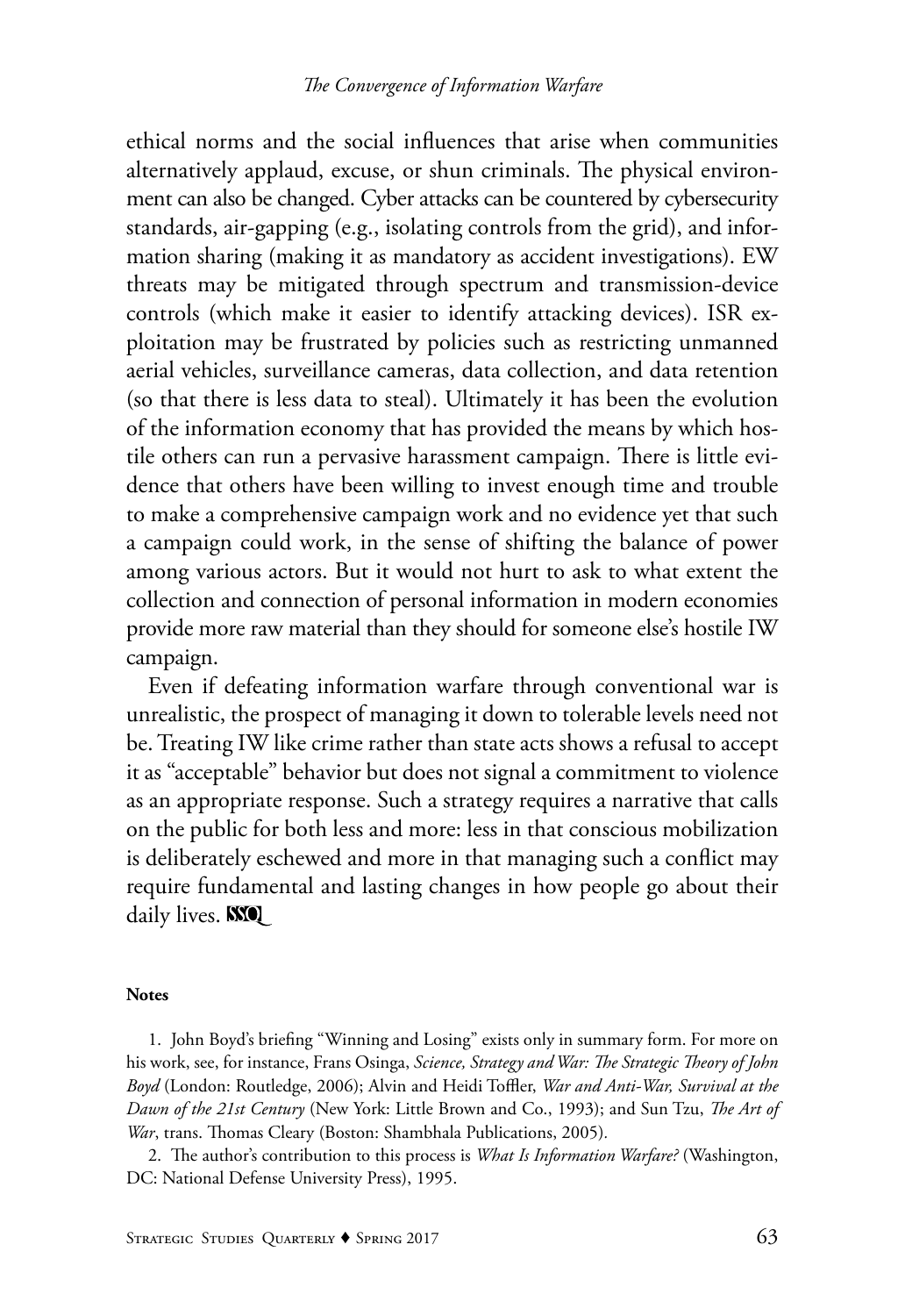#### *Martin C. Libicki*

3. Celia Hatton, "China 'Social Credit': Beijing Sets Up Huge System," *BBC*, 26 October 2015, <http://www.bbc.com/news/world-asia-china-34592186>. FireEye's William Glass observed that "a centralized system would be both vulnerable and immensely attractive to hackers. 'There is a big market for this stuff, and as soon as this system sets up, there is great incentive for cybercriminals and even state-backed actors to go in, whether to steal information or even to alter it.'" Simon Denyer, "China's Plan to Organize Its Society Relies on 'Big Data' to Rate Everyone," *Washington Post*, 22 October 2016, [https://www.washingtonpost.com](https://www.washingtonpost.com/world/asia_pacific/chinas-plan-to-organize-its-whole-society-around-big-data-a-rating-for-everyone/2016/10/20/1cd0dd9c-9516-11e6-ae9d-0030ac1899cd_story.html) [/world/asia\\_pacific/chinas-plan-to-organize-its-whole-society-around-big-data-a-rating-for](https://www.washingtonpost.com/world/asia_pacific/chinas-plan-to-organize-its-whole-society-around-big-data-a-rating-for-everyone/2016/10/20/1cd0dd9c-9516-11e6-ae9d-0030ac1899cd_story.html) [-everyone/2016/10/20/1cd0dd9c-9516-11e6-ae9d-0030ac1899cd\\_story.html.](https://www.washingtonpost.com/world/asia_pacific/chinas-plan-to-organize-its-whole-society-around-big-data-a-rating-for-everyone/2016/10/20/1cd0dd9c-9516-11e6-ae9d-0030ac1899cd_story.html)

4. Ludwig Siegele, "The Signal and the Noise," *Economist*, 26 March 2016, 10, http://www .economist.com/news/special-report/21695198-ever-easier-communications-and-ever-growing -data-mountains-are-transforming-politics. "Facebook and Google . . . know much more about people than any official agency does and hold all this information in one virtual place. It may not be in their commercial interest to use that knowledge to influence political outcomes, as some people fear, but they certainly have the wherewithal."

5. Law Enforcement Cyber Center, "Internet of Things Infographic," accessed 8 December 2016, http://www.iacpcybercenter.org/officers/iot/.

6. Adm Michael Rogers, National Security Agency director, has opined that the Office of Personnel Management attack is a signal of what may become an emerging trend in network attacks by other nation states: because of the proliferation of tools that can readily perform detailed analytics on large data sets, adversaries will increasingly seek to purloin entire haystacks of data all at once and search for the needles later. *See* Jared Serbu, "Cyber Command Chief Frustrated by Lack of Industry Participation," Federal News Radio, 8 July 2015, http:// federalnewsradio.com/cybersecurity/2015/07/cyber-command-chief-frustrated-lack-industry -participation-u-s-tries-build-early-warning-system-cyber-attacks.

7. "Ted Cruz Took a Position on Iowa Firework Sales to Try and Sway 60 Voters," The Week, 2 February 2016, http://theweek.com/speedreads/603059/ted-cruz-took-position-iowa -firework-sales-try-sway-60-voters.

8. Apparently, so can airport public address systems. *See* "The Alleged Chinese Hacking at Vietnam's Airports Shows That the South China Sea Battle Isn't Just in the Water," *Huffington Post*, 6 August 2016, http://www.huffingtonpost.com/helen\_clark/china-hack-vietnam-south-china -sea\_b\_11357330.html.

9. Siegele, "The Signal and the Noise," 9. "During the Maidan protests in Ukraine in 2013– 2014, Russian 'spam bots' had a much larger presence in Ukraine's Twittersphere than tweets by the Russian political opposition."

10. Cory Bennett, "Democrats' New Warning: Leaks Could Include Russian Lies," 17 August 2016, http://www.politico.com/story/2016/08/democrats-cyberhack-russia-lies-227080.

11. What may be highly implausible *in toto* is not necessary implausible considered one incident at a time; see, for instance, Reeves Wiedeman, "The Big Hack," *New York Magazine*, 19 June 2016, http://nymag.com/daily/intelligencer/2016/06/the-hack-that-could-take-down-nyc.html.

12. Inasmuch as traffic lights are normally accessible only through wired connections and Bluetooth devices, they might seem immune to mass remote hacking—until the population of infected Bluetooth devices crosses some threshold to where nearly every control box is within range of some such device.

13. Several major cyber attacks, most notably at Saudi Aramco and Sony, have rendered computers inoperable, but that was as a result of hard-to-reverse changes in software, not damaged hardware.